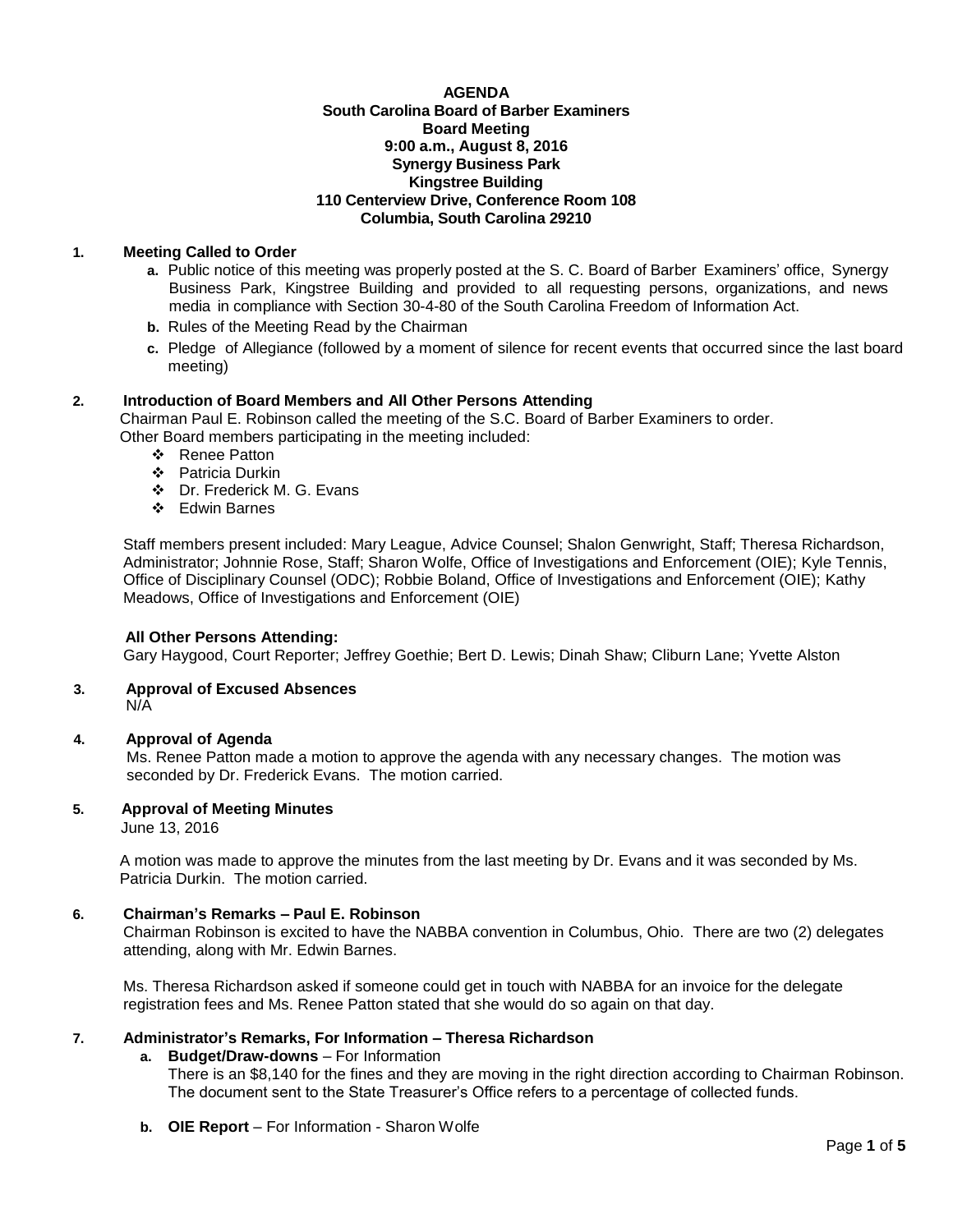There is a total of 18 complaints this year through July  $29<sup>th</sup>$  that have been received. Out of the alleged issues, unlicensed practice holds the highest number with 19 turned in so far this year. 46 cases have been closed this year that have dealt with non-compliance with statutes and regulations. They also dealt with unlicensed practice and allowing unlicensed practice.

**c. IRC Report** – For Approval - Sharon Wolfe Two (2) cases were dismissed and one (1) received a letter of caution.

Dr. Evans made a motion to approve the IRC report and Ms. Patton seconded the motion. The motion carried.

**d. ODC Report** – For Information – Tracey Perlman Mr. Kyle Tennis filled in for Ms. Perlman.

There are 17 open cases:

- 10 (Pending Action)
- 2 (Pending Consent or MOA)
- 4 (Pending Hearings)
- 1 (Pending Final Order Hearing)
- $\bullet$  6 (Closed this year after June 8<sup>th</sup> of 2016)

Dr. Evans asked if they were caught up with backlog cases and Mr. Tennis stated that a number of cases have been scheduled in efforts to catch up. Two (2) of the hearings today have been continued. By the end of the year, the backlog should be reduced.

**e. Inspection Report** – For Approval - Robbie Boland

In June, 204 inspections were attempted and 54 shops were closed at the time. 150 inspections were conducted in June. In July, there were 106 attempted inspections and 23 shops were closed during those attempts. 83 inspections were conducted in July.

Mr. Boland is down two (2) inspectors and should be back up to speed on next month. Their goal is to touch every shop by the end of December.

#### **8. Old Business**

#### **9. New Business**

**a. Proposed Board Meeting Date for February 2017**

**i.** February 6th, 2017

This meeting will be on February 6, 2017, in room 105.

Ms. Patton made a comment that she was going to do an ad for the NABBA convention. She has a photo of everyone except Ms. Durkin. She also mentioned a message received from a school dealing with a shave for crossovers from cosmetologists and read the message aloud. Cosmetologists have not been adequately prepared to become Master Hair Care Specialists.

According to Ms. Richardson, 375 hours are needed for a person to gain a crossover license with less than two (2) years of experience. It is incumbent upon the person to ensure they are prepared for the exam. This will be an agenda item for the next Board meeting and the person that originally sent the message to Ms. Patton will be invited to come to the meeting.

With mobile barbershops, Ms. Patton is unsure of how to address the issue after findings on Facebook. Mr. Boland would like for Ms. Patton to e-mail him the names. He will be able to monitor it on Facebook. They would have to cease and desist services with the mobile barbershop. Mr. Boland does not have the police power to stop them from practicing on the spot.

Mobile barbershops will fall under unlicensed practice without a physical location. After an inspector writes a report, it may go to the IRC. That committee may send it to the Board for a hearing, so that the individuals may explain to the Board why they were operating a mobile shop. Mr. Edwin Barnes stated that anyone with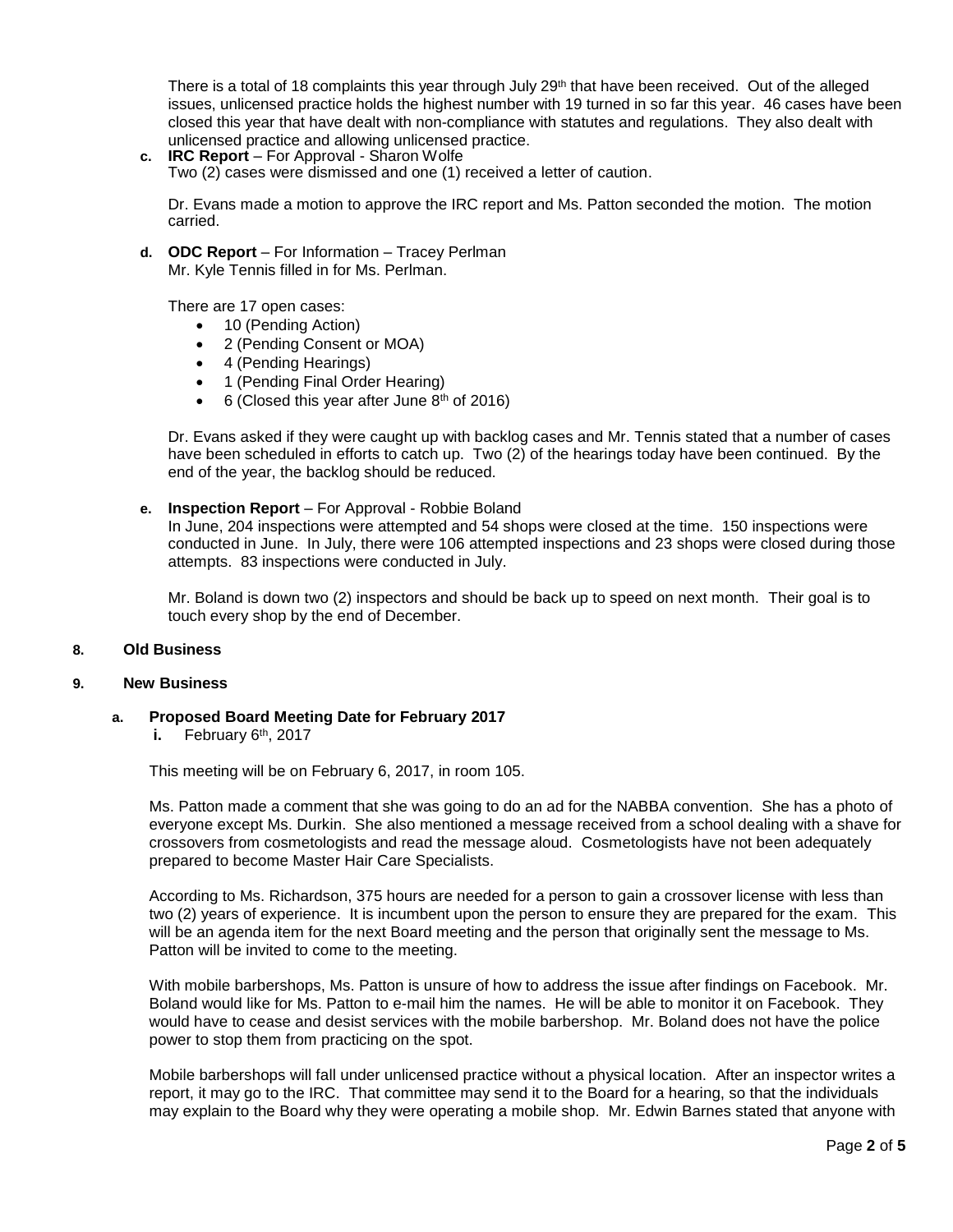a license can cut hair anywhere, but they cannot accept gratuity of any kind. If a student is cutting hair in a school (i.e. college), they may accept money. Mr. Boland stated that if someone states that they are cutting hair (non-profit), they may be taken to the Board if need be or it may go to the investigation side to see if there is any disciplinary action that should come of it.

Chairman Robinson stated that the Barber regulations do not allow people to establish a barbershop in a truck, trailer, or mobile device.

Ms. Mary League advised the Board members that if any of them provided names to inspectors, then they would need to recuse themselves from future discussions.

#### **b. Consideration of a New Barber School**

**i.** Legacy Barber and Beauty Institute, LLC

Mr. Cliburn Lane represented the Legacy Barber and Beauty Institute, LLC. Mr. Lane would like to open a new barber school in Lugoff (Kershaw County). He feels as if it is a big opportunity in the community for people to create their own income and create better opportunities for themselves. There are currently no students enrolled and he would like to open the school as soon as it is approved. Students will need a total of 1,500 hours.

Dr. Evans asked about the station requirement and this school can only accommodate eight (8) stations. Chairman Robinson stated that the requirements are just for the stations to accommodate the students as stated in the regulations.

Ms. Durkin asked about kits being provided and Mr. Lane stated that once they provide the enrollment fee, a kit will be provided to them.

Dr. Evans made a motion that the application from Legacy Barber and Beauty Institute, LLC be approved, pending inspection from a Board member and an inspector (LLR). It was seconded by Ms. Patton. The motion carried.

Chairman Robinson inquired about the word "beauty" in the name of the school. Mr. Lane stated that he will have students that will crossover. Chairman Robinson's concern was that the name of the business will have the public thinking that it was a barbering and cosmetology school when the curriculum is barbering only.

## **c. Alternative Methods to Achieving an Instructor License**

 In April, a person came to the Board meeting inquiring about a different avenue to obtain an instructor's license in barbering.

 With the infrequency of requests or state of concern, it should stay the way it is. Ms. Richardson has had three (3) other requests, with one including a school, on this issue.

Although the licenses are related in nature, Dr. Evans would like to adhere to what the Board has already approved.

It will remain as is. For changes, it would be a regulatory change, according to Ms. Mary League.

The position of the Board is to follow the statute.

## **10. Hearings – Tracey Perlman (Mr. Kyle Tennis filling in.)**

2014-25

This hearing is to determine whether Mr. Larry Dreher should have disciplinary action taken against his license. The respondent was not present and did not have any counsel representation. Mr. Dreher was served with notice of the hearing. Mr. Dreher is a Barber instructor who failed to submit all hours for a student. Mr. Jonnie Rose, Program Assistant for the Board of Barber Examiners, was the first witness. He confirmed what was sent as seen in exhibits. The second witness, Ms. Kathy Meadows, Investigator for LLR, received the complaint from the student. The notice of the hearing was hand carried to Mr. Dreher by Ms. Meadows and he was not available, but it was left with a barber there. Mr. Dreher was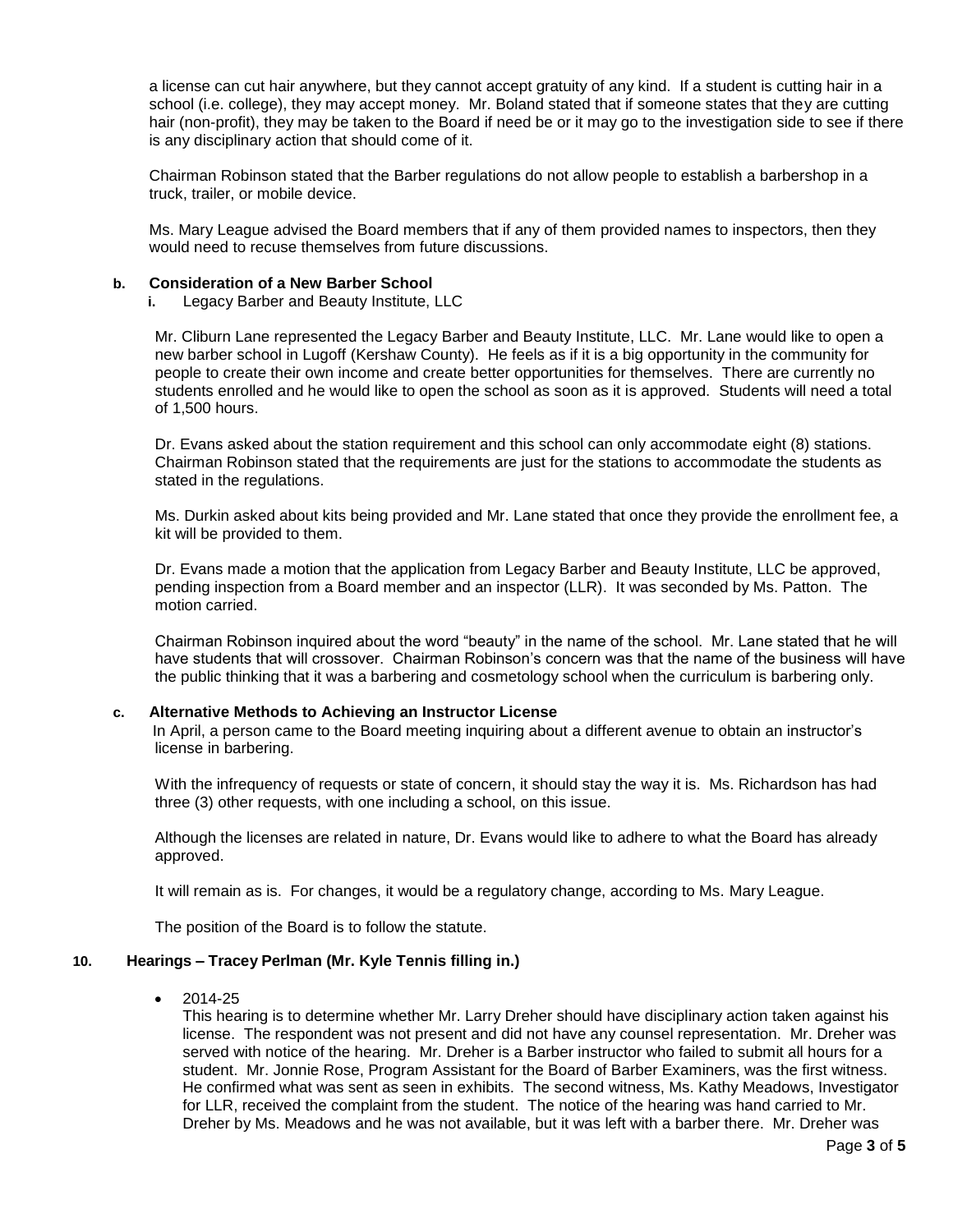extremely hostile on phone calls in reference to the notice and belittled Ms. Meadows. Ms. Meadows explained what the notice was in reference to. Mr. Dreher stated that the student had not paid for anything, so the hours were not being sent. Ms. Meadows requested a statement from him, in which it was never received.

Mr. Dreher violated Regulation 17-11 and there are no exceptions for nonpayment or disagreements between the instructor and the student, according to Mr. Tennis.

A motion was made by Mr. Barnes to go into executive session and it was seconded by Ms. Patton. The motion carried.

A motion was made to come out of executive session by Dr. Evans and it was seconded by Ms. Patton. The motion carried.

Ms. Patton made a motion to dismiss the case without prejudice because the action was brought against the wrong license. It was seconded by Ms. Durkin. The motion carried.

Ms. League stated that the complaint only references Mr. Dreher's Master Hair Care license.

No other hours are seen in the file for the student, according to Ms. Richardson. We cannot contact him about his hours; that will be left up to the student.

- 2015-27 This hearing has been continued.
- 2016-10, 2016-18 This hearing has been continued.

# **11. Discussion**

None.

**12. Board Member Reports** None.

## **13. Public Comments**

Mr. Jeffrey Goethie, Master Hair Care Specialist and Barber Instructor of the Donaldson Career Center, wanted to know if there was a fine distinction between the monopolizing of cosmetology shops opening as gentleman's salons and hiring a lot of cosmetologists that are providing barbering services and not hiring Master Hair Care Specialists. Ms. League stated that Board members cannot answer questions from public comments. They can only provide clarification or that person may contact Ms. Richardson. Mr. Goethie is trying to bring exposure to the barbering program and the students are being falsely misled with the gentleman's salons after graduating from the program and not being able to get a job.

Chairman Robinson stated that in general, Cosmetologists can work in barbershops, but they cannot do a shave on a male client. As a business practice, that is their decision not to hire Master Hair Care Specialists and there is nothing that the Board may be able to do. If an inspector comes in and finds Cosmetologists providing barber services, they will be found in violation.

Mr. Goethie asked about becoming a Board member or inspector to help with some issues. To become an Inspector, that is merely applying for the position when it becomes available. To become a Board member, contacting a Legislator in your county to let the governor know about your interest. It is up to the governor to fill the opening on the Board. A background check will be conducted as well.

Mr. Barnes inquired about Ms. Richardson attending the NABBA convention and thinks that it will be very beneficial. He made a motion that she attend the NABBA meeting. It was seconded by Dr. Evans and the motion carried.

Ms. League stated that it could be ratified at the next meeting, but could be voted on at this meeting.